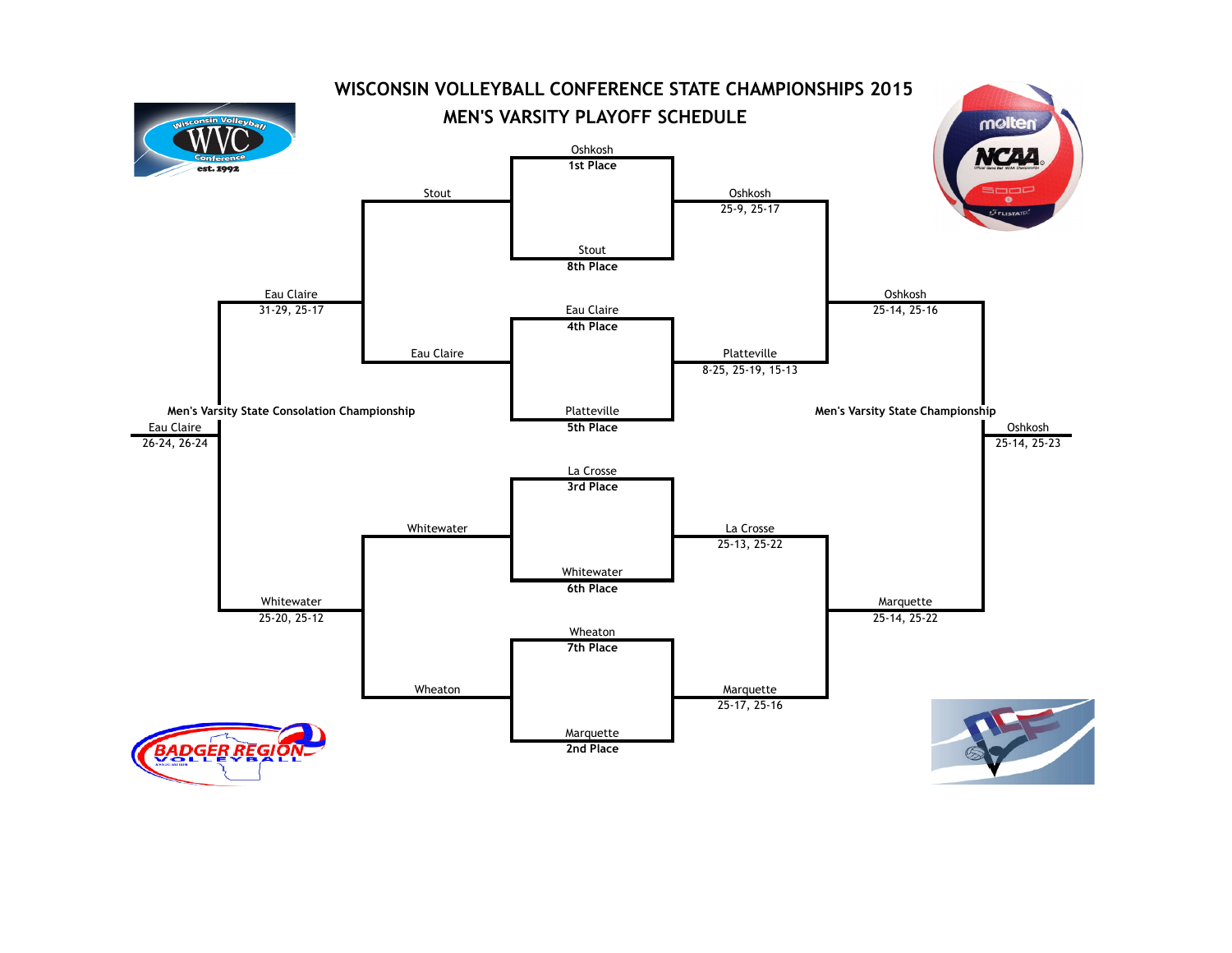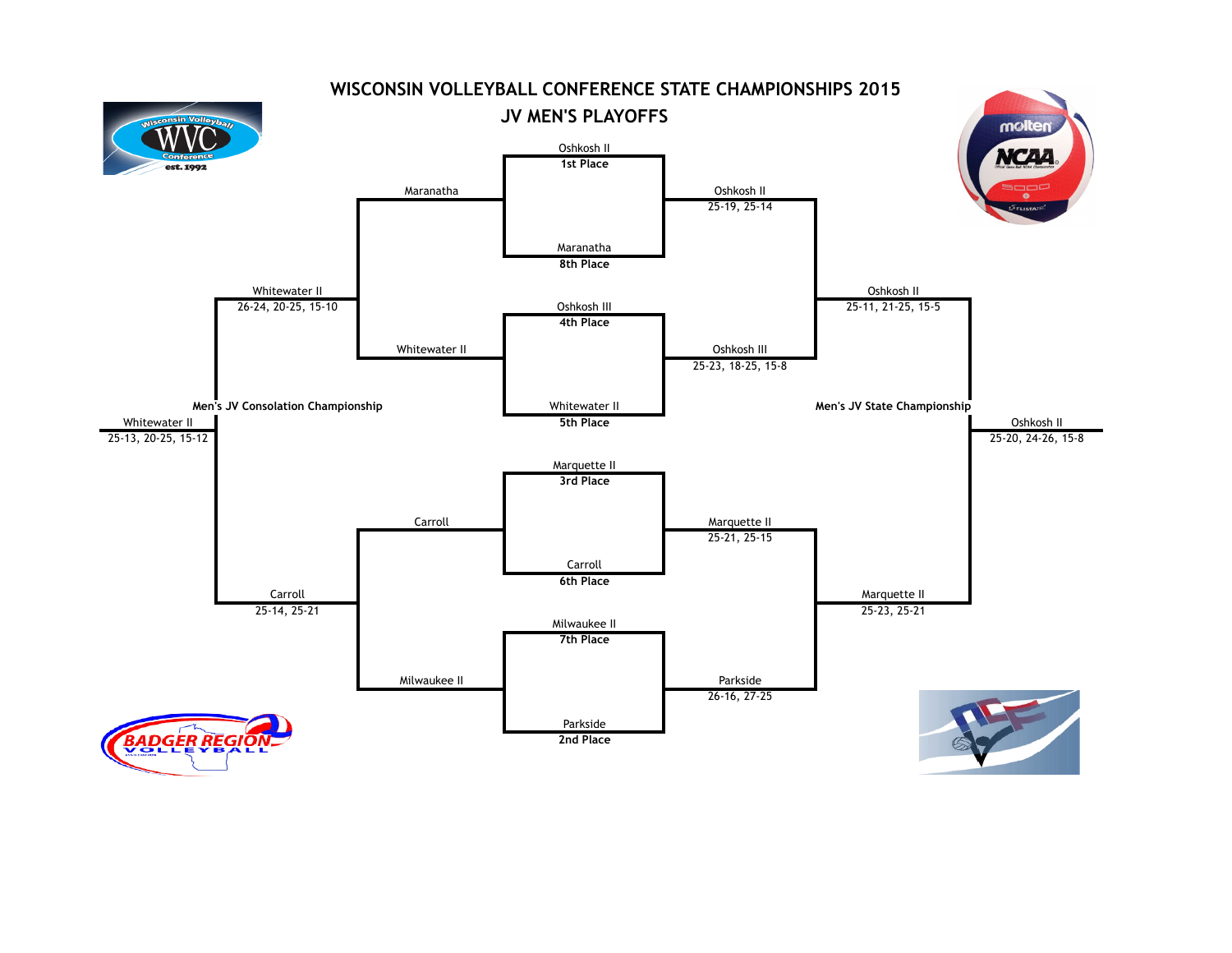## **WISCONSIN VOLLEYBALL CONFERENCE STATE CHAMPIONSHIPS 2015 WOMEN'S VARSITY PLAYOFFS**